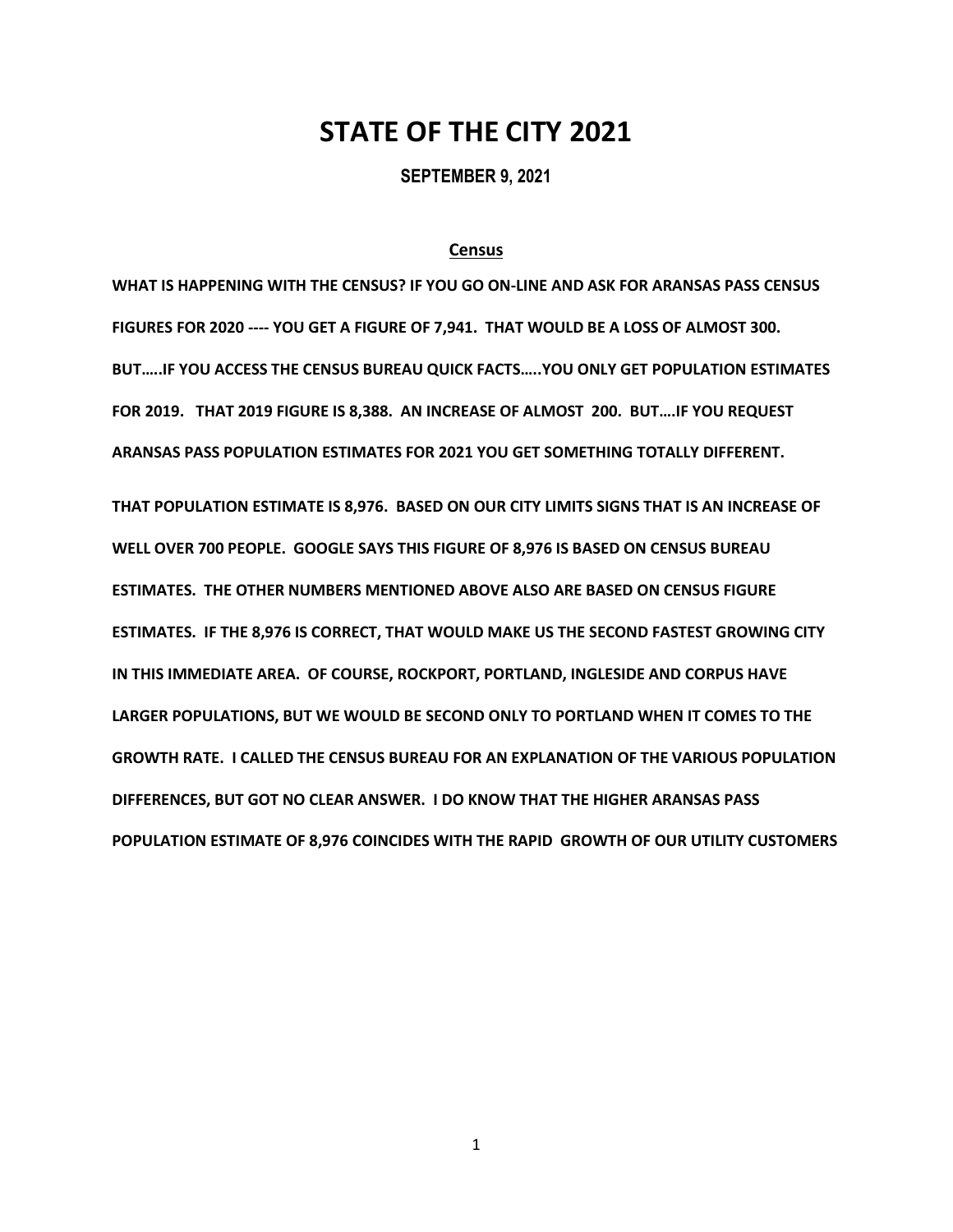# **A FEW PROJECT UPDATES**

# **AMERICAN RESCUE PLAN**

**THE AMERICAN RESCUE PLAN IS A PROGRAM WITH FEDERAL DOLLARS BEING ADMINISTERED BY THE STATE OF TEXAS ALLOWING US TO SPEND \$2 MIL IN FUNDS TO IMPROVE CITY INFRASTRUCTURE…..MORE SPECIFICALLY, WATER AND SEWER LINE EXTENSIONS. IN OTHER WORDS, TAKING THESE LINES TO MANY OF THE AREAS WITHIN THE ORIGINAL CITY LIMITS WHICH DO NOT CURRENTLY HAVE WATER AND SEWER SERVICE. THE PROJECT IS NOW BEING DESIGNED.** 

# **CDBG – DR**

**THIS IS THE \$10 MIL CDBG GRANT YOU HEARD ME TALK ABOUT IN 2019. WORK NOW IS UNDERWAY ON THIS MAJOR DRAINAGE IMPROVEMENT PROJECT….INCLUDNG THE MUCH TALKED ABOUT STAPP/MCCAMPBELL PORTION. THERE ARE ABOUT 15 LOCAL PROJECTS ASSOCIATED WITH THIS GRANT.** 

# **THE EUCLID PUMP STATION**

**DURING HEAVY RAINS….FLOODING IS COMMON IN THE EUCLID STREET AREA. IN ORDER TO RESOLVE THIS, IT IS NECESSARY TO ADDRESS PROBLEMS WITH THE EUCLID PUMP STATION. THAT WORK IS UNDERWAY AND IS FUNDED. WORK ALSO IS PLANNED FOR FY22 ON THE LARGE DITCH NEXT TO THE PUMP STATION AT GOODNIGHT. DREDGING OUT THAT DITCH WILL HELP EASE FLOODING IN THAT AREA.**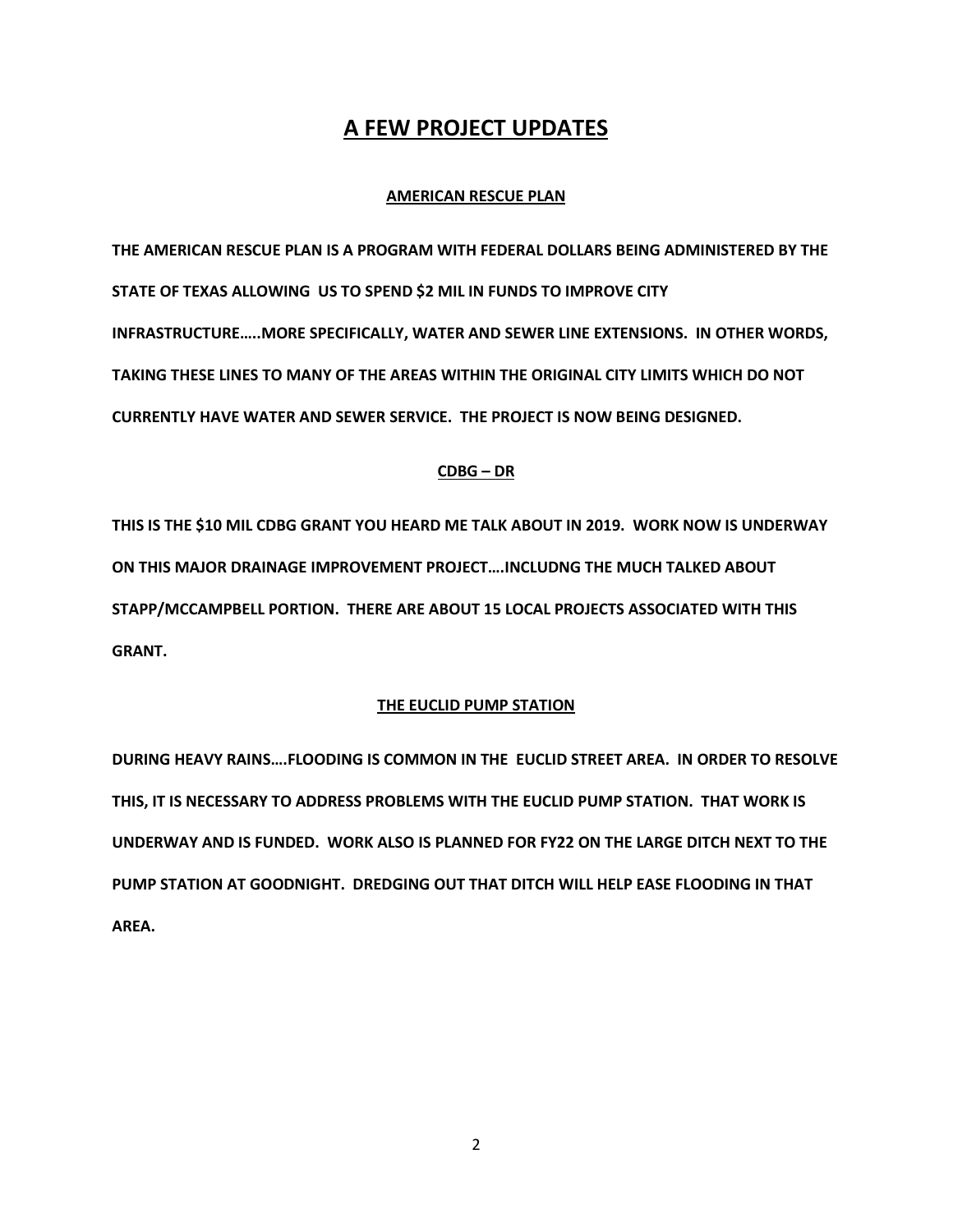#### **A NEW PAVILLION**

**THANKS TO THE MUNICIPAL DEVELOPMENT DISTRICT FUNDING HAS BEEN ACQUIRED FOR A NEW BASKETBALL PAVILLION. STEPS ARE NOW BEING TAKEN TO COMPLETE THE DESIGN WORK.**

### **HARBOR BULKHEAD**

**SECTIONS OF THE HARBOR BULKHEAD AT CONN BROWN HARBOR WERE SIGNIFICANTLY DAMAGED BY HURRICANE HARVEY. FEMA HAS AGREED TO PAY FOR THE REPAIR OF THOSE SECTIONS. WORK NOW IS UNDERWAY. DURING RESTORATION, ONE SECTION COLLAPSED AND IS NOW MOSTLY CORRECTED. STEPS ARE BEING TAKEN, AS THE WORK PROGRESSES, TO MAKE SURE THERE ARE NO ADDITIONAL COLLAPSES. ALL OF THE DAMAGE IS DUE TO HARVEY.** 

### **CONN BROWN HARBOR**

**THE LAST TIME I ADDRESSED YOU, THE IMPROVEMENTS AT CONN BROWN HARBOR STILL WERE UNDERWAY. NOW THEY ARE COMPLETED THANKS TO A GRANT FROM EDA. THAT INCLUDES THE WALKING/BIKE TRAIL WHICH IS BEING USED QUITE A BIT DURING EARLY MORNING HOURS AND LATER IN THE EVENING. ALSO THE ADDITION OF STREET LIGHTS ALONG THE TRAIL MAKE IT NOT ONLY ATTRACTIVE AT NIGHT, BUT ALSO SAFER. STILL SOME OTHER WORK TO OUT THERE UNRELATED TO THE INFRASTRUCTURE IMPROVEMENTS – SUCH AS LIGHTING AT THE PIER. NOW THAT THESE IMPROVEMENTS ARE COMPLETED, CITY OFFICIALS CURRENTLY ARE MEETING WITH ECONOMIC DEVELOPMENT ATTORNEYS TO CONSIDER DIFFERENT LEGAL PATHS THAT CAN BE TAKEN FOR A HOTEL, CONVENTION CENTER AND/OR RESIDENCES.**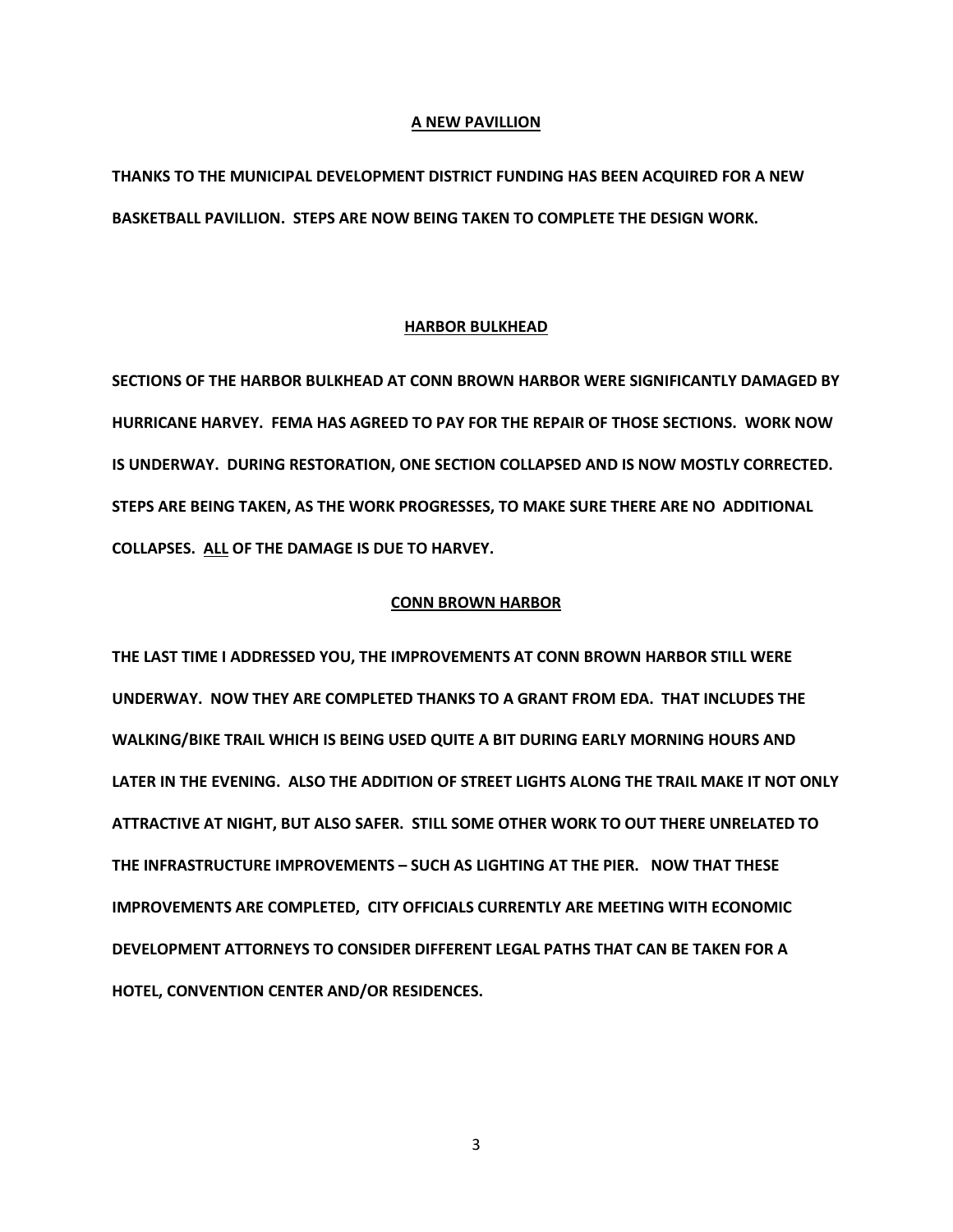#### **FEMA STATUS**

**ALL OF THE FEMA WORK IS MOSTLY COMPLETE. FEMA WAS A GODSEND TO THE CITY OF ARANSAS PASS FOLLOWING CATEGORY 4 HURRICANE HARVEY. FEMA AND OTHERS HELPED US CLEAN-UP AND REPAIR THE DAMAGE. FEMA MOVED IN IMMEDIATELY AFTER HARVEY HIT. THE ONLY LARGE PROJECT LEFT IS THE HARBOR BULKHEAD. THERE ARE A FEW SMALL PROJECTS. ESSENTIALLY, OUR WORK WITH FEMA IS MOSTLY COMPLETE AND IT HAS BEEN VERY SUCCESSFUL. WITH FEMA WE ACCOMPLISHED SUCH THINGS AS A NEW WATER TOWER. A MASSIVE CLEAN-UP. BULKHEAD REPAIRS.** 

### **PRIVATE GRANTS**

**THE HARDENING OF THE CITY COUNCIL CHAMBER SO IT CAN SERVE AS AN EOC CENTER DURING A MAJOR EMERGENCY SUCH AS A HURRICANE…. IS NOW COMPLETE. ADDITIONALLY, EQUIPMENT FOR THIS EOC WAS ALSO RECEIVED THROUGH THIS GRANT FROM REBUILD TEXAS. THE LION'S CLUB IS RESPONSIBLE FOR REPAIRING AND REBUILDING THE HURRICANE DAMAGED SMALL GAZEBO'S AT THE LIGHTHOUSE LAKES TRAIL AREA.** 

#### **BUDGET**

**MOST OF THE FUNDS WITHIN A MUNICIPAL BUDGET HAVE A FUND BALANCE. THIS IS A GOOD INDICATOR OF THE STRENGTH OF THAT FUND. THE GENERAL FUND ALSO HAS A FUND BALANCE. THIS GENEREAL FUND BALANCE PROVIDES A PEEK AT THE STRENGTH OF THE OVERALL BUDGET. NORMALLY CITIES HAVE A GENERAL FUND BALANCE OF ABOUT 25%. HOWEVER, FOLLOWING HURRICANE HARVEY AND BECAUSE OF ALL THE COSTS ASSOCIATED WITH THE RECOVERY, WE WERE REQUIRED TO HAVE A GENERAL FUND BALANCE OF 40%. FOR THE PAST TWO YEARS WE HAVE REACHED THAT LEVEL. FOR THE COMING FISCAL YEAR, WE WILL BE SOMEWHAT BELOW BECAUSE OF**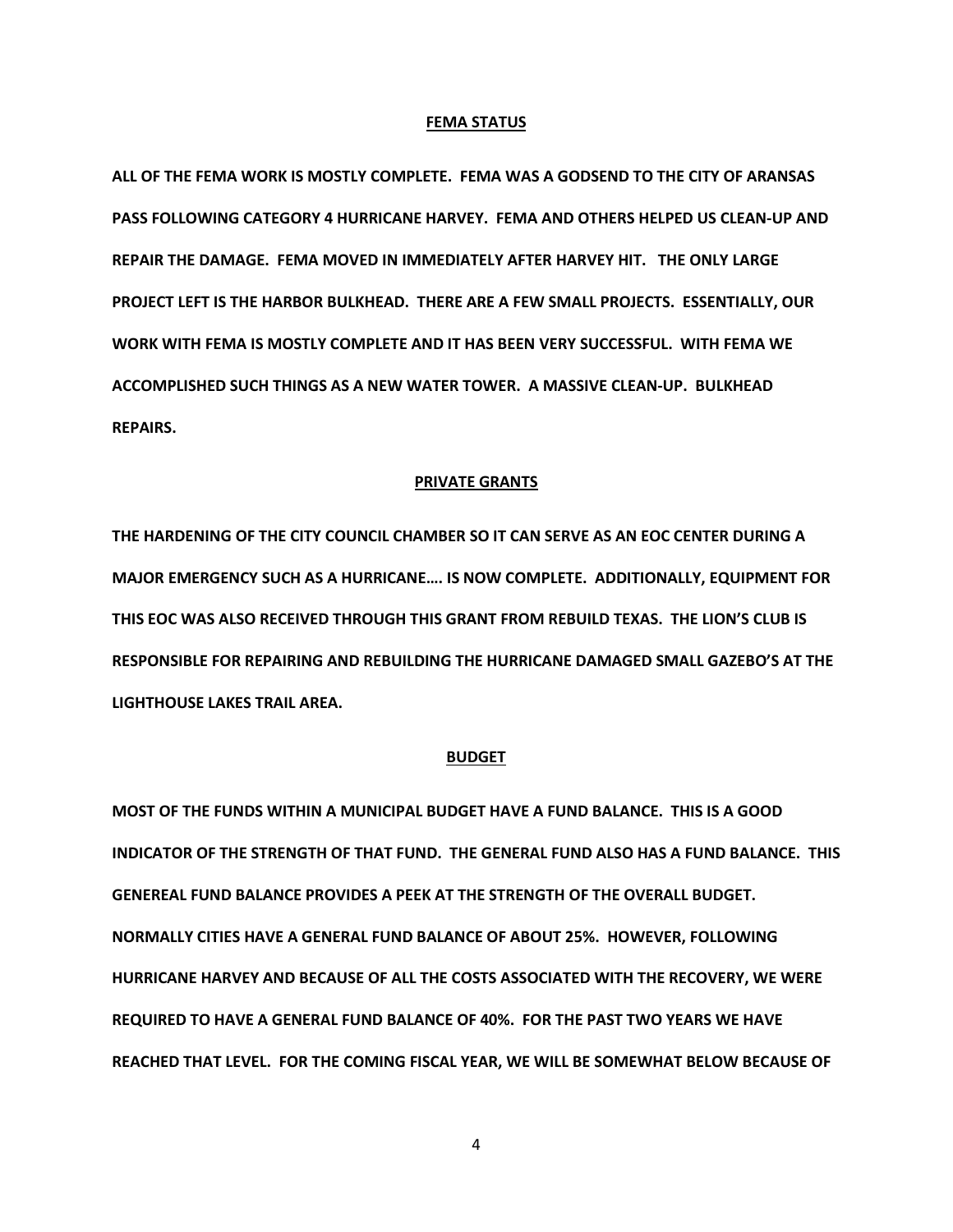**UNANTICIPATED EXPENSES, BUT WE WILL BE WELL ABOVE 25%. THIS BUDGETARY SUCCESS IS DUE TO THE FINE WORK OF THE CITY COUNCIL, CITY STAFF AND THE FINANCE DEPARTMENT.** 

# **THE LOCAL ECONOMY**

### **ECONOMIC OUTLOOK FOR FY22**

**MANY MILLIONS IN FEMA RECOVERY DOLLARS ARE NOW INVESTED IN OUR COMMUNITY. EVEN DURING THE PANDEMIC, THE SALES TAX CONTINUED TO NOT ONLY PERFORM WELL, BUT IT HAS SET NEW RECORDS. THE SALES TAX IS ANOTHER GOOD INDICATOR OF A CITY'S ECONOMIC HEALTH. THE PROPERTY TAX IS OUR MAIN SOURCE OF REVENUE. PROPERTY VALUATIONS HAVE REGAINED THEIR POST-HARVEY DIP, CAUSED BY DAMAGED OR DESTROYED BUSINESSES, APARTMENTS AND HOMES BEING REPAIRED OR REPLACED. IN FY22 PROPERTY TAX REVENUE IS UP AND WE ARE ABLE TO REDUCE THE PROPERTY TAX THE CITY CHARGES CITIZENS. AGAIN, WE HAVE BEEN ABLE, IN FY22, TO REDUCE THE PROPERTY TAX.** 

**THE CITY DOES NOT GROW ECONOMICALLY UNTIL IT HAS HOUSES. NEW HOMES ARE BEING BUILT IN SUBDIVISIONS. A LARGE SUBDIVISION BY A NATIONAL BUILDER WILL BE COMING TO THE PLANNING AND ZONING COMMISSON SOON. ALSO…. IN-FILL HOMES ARE BEING BUILT TO REPLACE DEMOLISHED HOMES AND MANY OF THOSE DESTROYED OR DAMAGED BY HURRICANE HARVEY. ALL OF THE APARTMENT COMPLEXES SHUT DOWN BY HARVEY ARE NOW OPEN. AN ATTRACTIVE APARTMENT COMPLEX OPENED ON WHEELER. MAJOR HOUSING DEVELOPERS ARE CLOSELY LOOKING AT ARANSAS PASS.**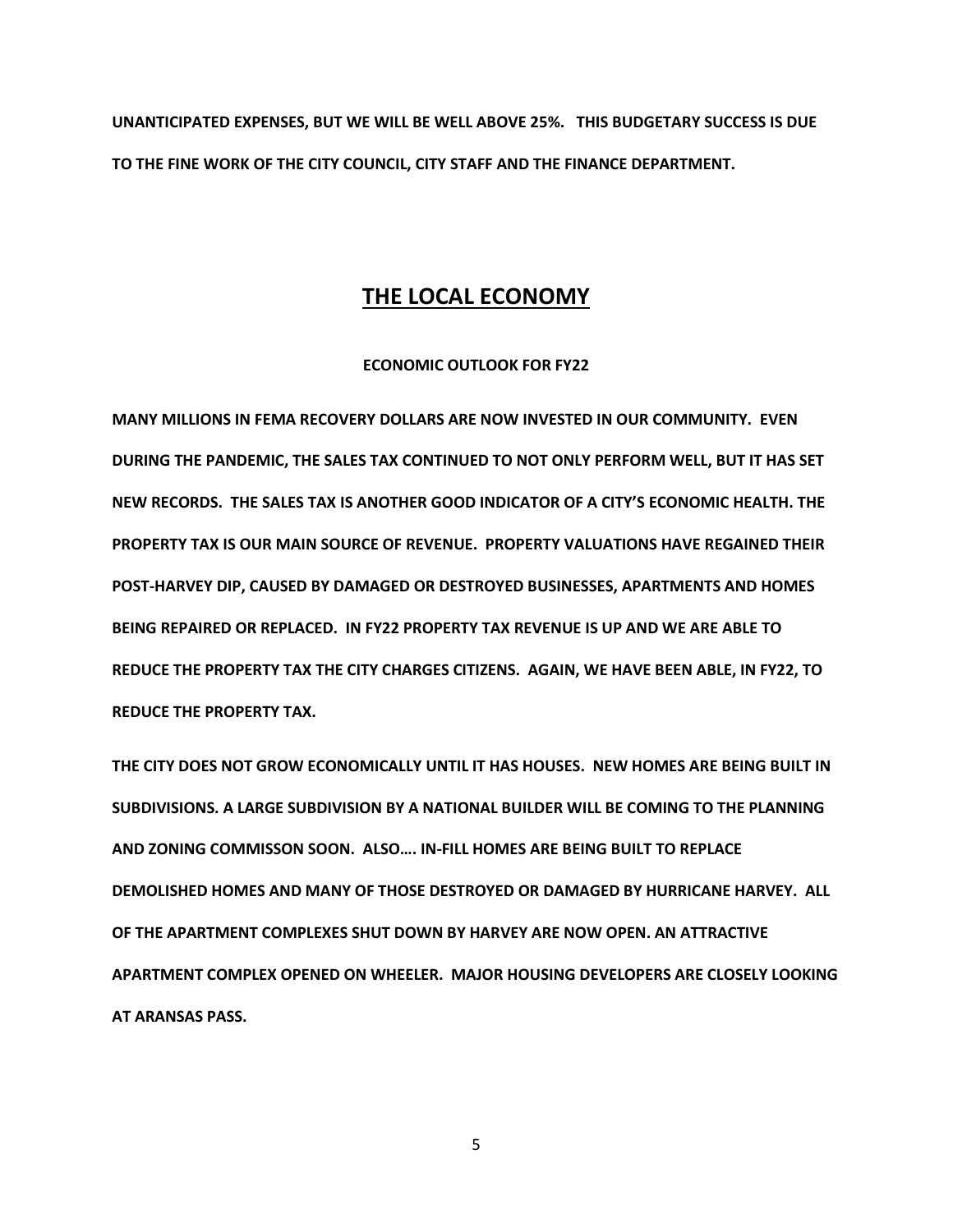**HOTELS HAVE BEEN BUILT AND ARE UNDER CONSTRUCTION. A NEW MOTEL 6 AT THE CITY'S ENTRANCE IS BEING BUILT. THE NEW CANDLEWOOD SUITES HAVE RENOVATED AND ARE NOW OPEN. THE CITY'S FIRST MULTIPLEX THEATER HAS SURVIVED COVID AND IS SHOWING FIRST RUN MOVIES. IT IS ATTRACTING MOVIE-GOERS FROM THROUGHOUT THE REGION. A STARBUCKS IS UNDER CONSTRUCTION. A NEW HARBOR FREIGHT IS OPEN AND ATTRACTING CUSTOMERS FROM THROUGHOUT THE REGION. SAME THING WITH THE NEW STATE-OF-THE-ART BOWLING ALLEY.** 

**CITY DEBT IS SOMETHING WE HAVE BEEN WATCHING CLOSELY FOR THE PAST SEVERAL YEARS. KEEP IN MIND THAT THE CURRENT CITY COUNCIL IS RESPONSIBLE FOR THE PAST DEBT THEY INHERITED FROM MANY YEARS AGO AS WELL AS THE CURRENT DEBT. AS A WAY TO ADDRESS THIS, THE CURRENT CITY COUNCIL HAS BUILT A STRONG BUDGET, SO IT IS ABLE TO CONTINUE PAYING OFF THIS DEBT RESPONSIBILITY ALLOWING US TO HAVE A STRONG FINANCIAL FUTURE.** 

**IN SUM…..THE ECONOMIC OUTLOOK FOR ARANSAS PASS REMAINS VERY BRIGHT.** 

#### **CHALLENGES**

**A MAJOR CHALLENGE IMPACTING OUR BUDGET DURING FY20-21 WAS LEGAL COSTS. HOWEVER, A MAJOR LAWSUIT INVOLVING HARBOR POINT PARK NOW IS SETTLED. ADDITIONALLY, IN LATE SEPTEMBER, 2021, THE CITY COUNCIL DECIDED TO WITHDRAW FROM THE ANNEXATION LAWSUIT. THE REASON FOR ENTERING THE LAWSUIT, PROTECTING SHORELINES IN THIS AREA WAS VERY SOUND. BUT, THE EXPENSE OF DOING SO WAS BEYOND THE MEANS OF THE CITY TO SUPPORT, SO THE LAWSUIT WAS DROPPED IN ORDER TO PROTECT THE FINANCIAL FUTURE OF ARANSAS PASS. WE PAID \$815,000 TO SETTLE THE LAWSUIT, BUT WE UNDOUBTEDLY SAVED MANY HUNDREDS OF THOUSAND IF NOT OVER A MILLION BY CONCLUDING THE LAWSUIT. ALSO, IT WAS NOT NECESSARY TO INCREASE UTILITY RATES BY AS MUCH AS \$25 DOLLARS PER MONTH TO PAY FOR THE NEW INFRASTRUCTURE IN THE FORMERLY ANNEXED AREA.**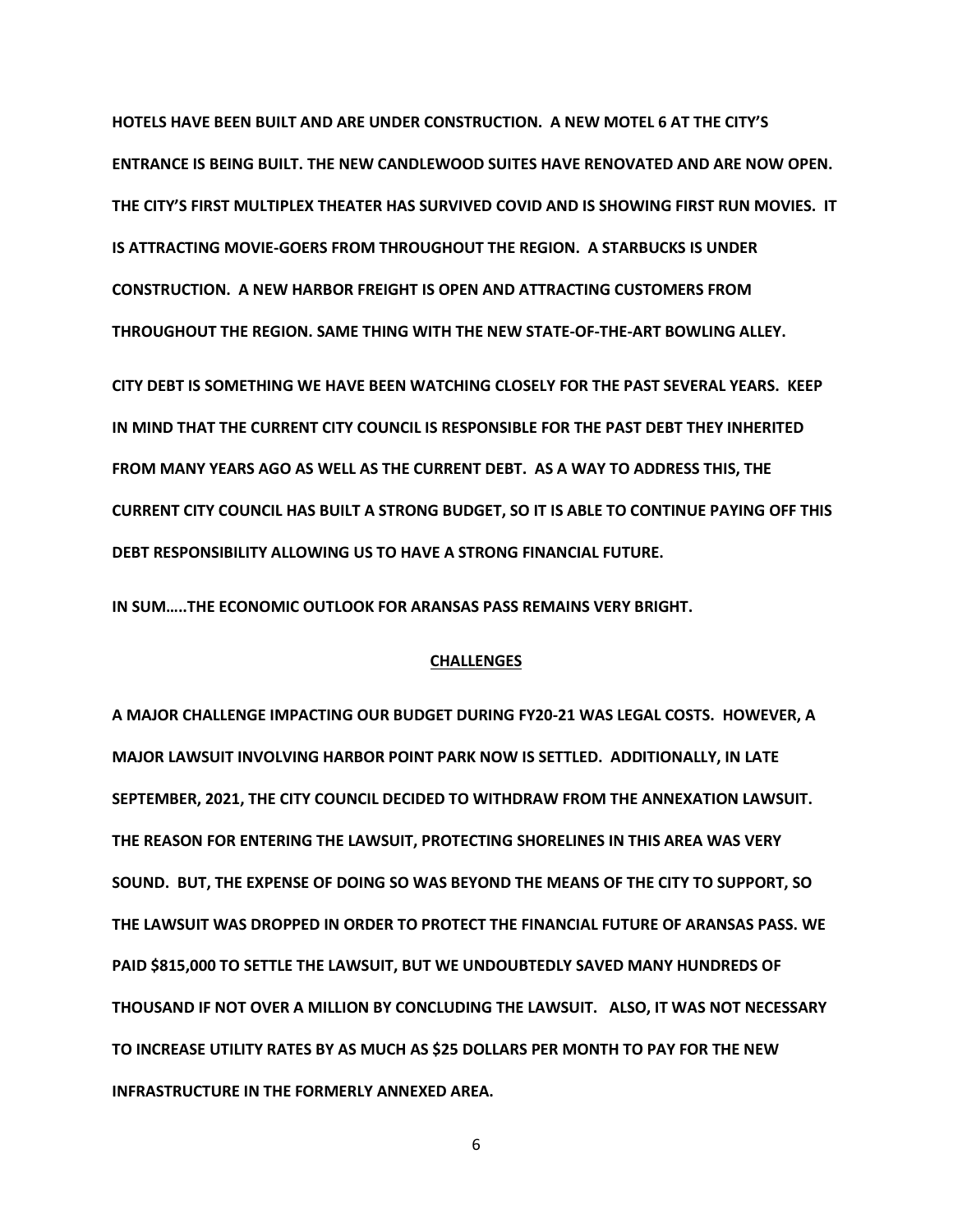#### **GIVING BACK**

**THE CITY OF ARANSAS PASS HAS BEEN GIVEN A LOT SINCE HURRICANE HARVEY….GRANTS FROM THE FEDERAL AND STATE GOVERNMENTS, PRIVATE GRANTS AND THE ASSISTANCE OF MANY INDIVIDUALS FROM AROUND THE UNITED STATES. WHEN GIVEN THE OPPORTUNITY, WE SHOULD GIVE BACK. OUR MOST RECENT OPPORTUNITY TO DO SO WAS HURRICANE IDA. A HANDFUL OF CITY STAFF MEMBERS DROVE OVER TO LOUISIANA FOR A FEW DAYS TO OFFER ASSISTANCE. IT ALSO IS IMPORTANT TO GIVE BACK….NOT ONLY AS A WAY OF SAYING THANKS AND OUR EXPERIENCE MAY BE ABLE TO HELP YOU…..BUT ALSO BECAUSE YOU NEVER KNOW WHEN WE WILL NEED OUTSIDE ASSISTANCE AGAIN.** 

#### **SURVEY**

**THE RESULTS OF THE ANNUAL CUSTOMER SERVICE SURVEY ARE IN. ONE OF THE QUESTIONS I ALWAYS LOOK AT IS: "HOW WOULD YOU DESCRIBE ARANSAS PASS AS A PLACE TO LIVE?" 54.2% SAID EXCELLENT TO GOOD. 31% SAID FAIR. ONLY 14.7% SAID POOR. I CHECK THE ACCURACY OF THAT RESPONSE WITH A FOLLOW-UP QUESTION: "HOW SAFE DO YOU FEEL LIVING IN ARANSAS PASS?" 56.4% SAID EXCELLENT TO GOOD. 25.8% SAID FAIR, WHILE 16.8% SAID POOR. IN OTHER WORDS, THE "PLACE TO LIVE" QUESTION IS PRETTY ACCURATE. THOSE NUMBERS ARE A PRETTY GOOD FOUNDATION FROM WHICH TO CONCLUDE WE HAVE A STRONG COMMUNITY.**